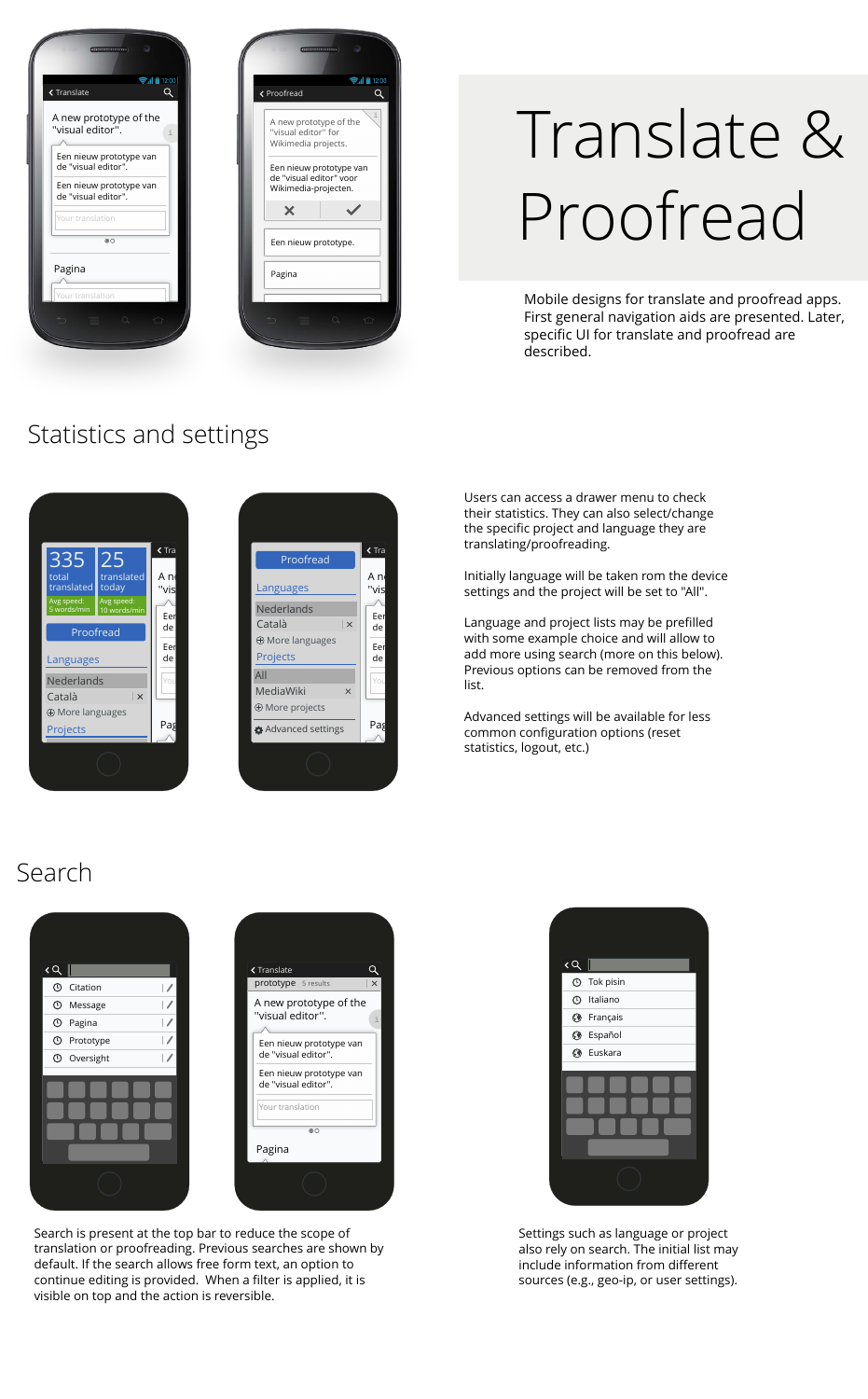

# Translate

### Translations Context info Landscape mode

#### Confirmation & revert







| ← Translate                                    | <b>く Translate</b>                             | <b>く Translate</b>                             | <b>くTranslate</b>          |  |
|------------------------------------------------|------------------------------------------------|------------------------------------------------|----------------------------|--|
| A new prototype of the<br>"visual editor".     | Een nieuw prototype van<br>de "visual editor". | Een nieuw prototype van<br>de "visual editor". | de "visual editor".        |  |
| Een nieuw prototype van<br>de "visual editor". | Pagina                                         | Pagina                                         | Pagina<br>Your translation |  |
| Een nieuw prototype van<br>de "visual editor". | Your translation                               | Your translation                               | @O                         |  |





#### Adapting to content length





#### Editing

Translation options are presented as callouts. Users can select an option or provide their own.

The circles at the bottom indicate the number of views available.

By sliding or tapping the "i" icon, users can access the context information. This can include message documentation as well as the translation in other languages from the ones used by the user.

Landscape mode keeps the same layout but users can take advantage of the wider space.

While the keyboard is visible, the callout is expanded and translation suggestions are removed to maximize input space.

If the user leaves the edit area, a "Done" button will be available to submit the current translation.

Once a suggestin is selected or an alternative translation has been submitted, the fllowing transition occurs: The callout disappears and the text is replaced by its translation. The "i" icon turns into a tick icon which is initially shown in blue. The translation and the icon are turned gray and the view scrolls until the next translation becomes on top.

For long texts where the callout may hide part of them, a third view is available where the callout is almost hiddent at the side. The user can slide to change views from: hidden - translation - context info.

When editing, users should be able to scroll independently the input text an the translation. In addition, they are allowed o slide the views too.



An alternative design for quick translations may be useful on some space constraint situations.

Only translations with suggestions are shown and actions are simplified to chosing one option or loading a different translation.